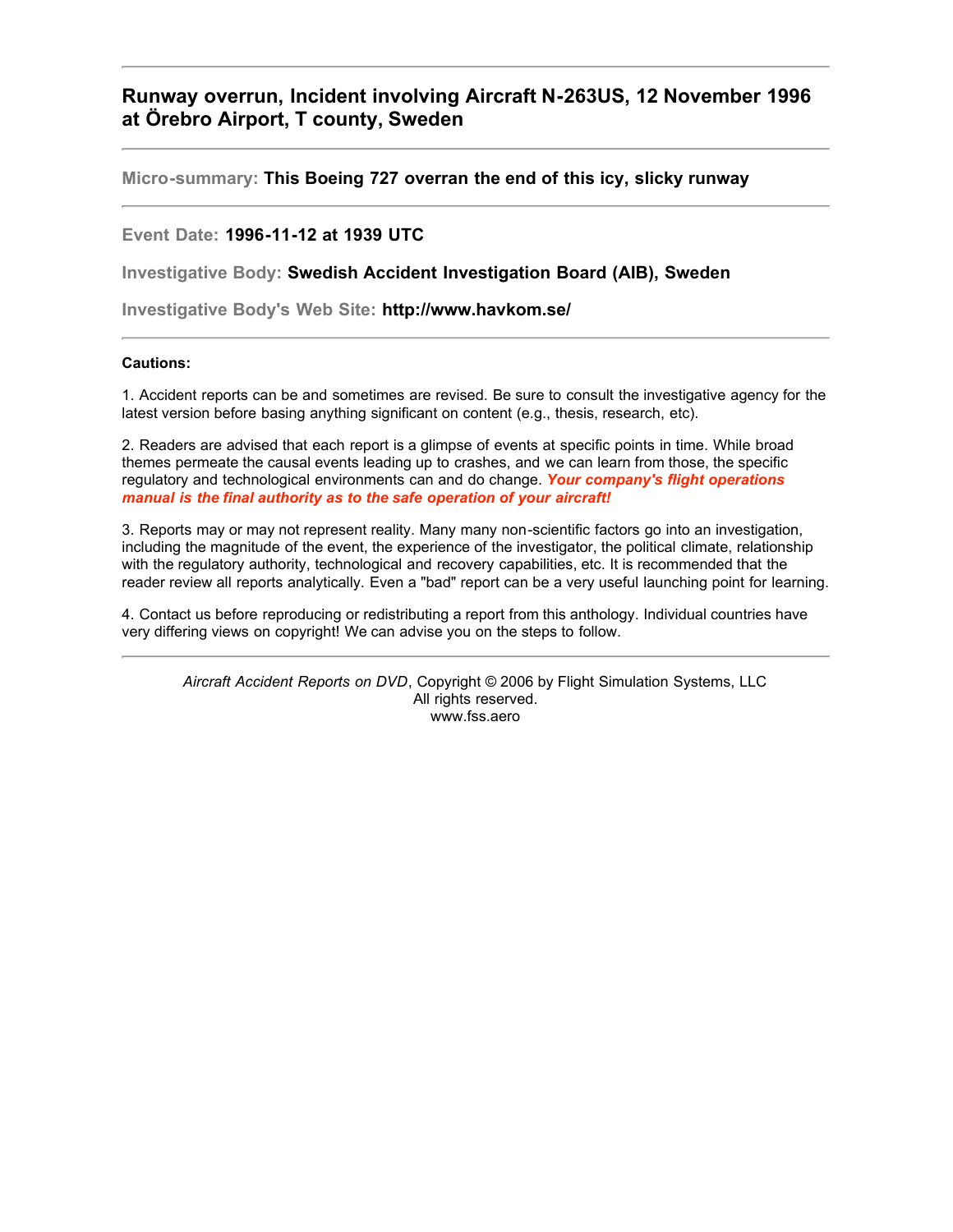*ISSN 1400-5719*

# *Report C 1997:36*

**Incident involving Aircraft N-263US 12 November 1996 at Örebro Airport, T county, Sweden**

**Case L-108/96**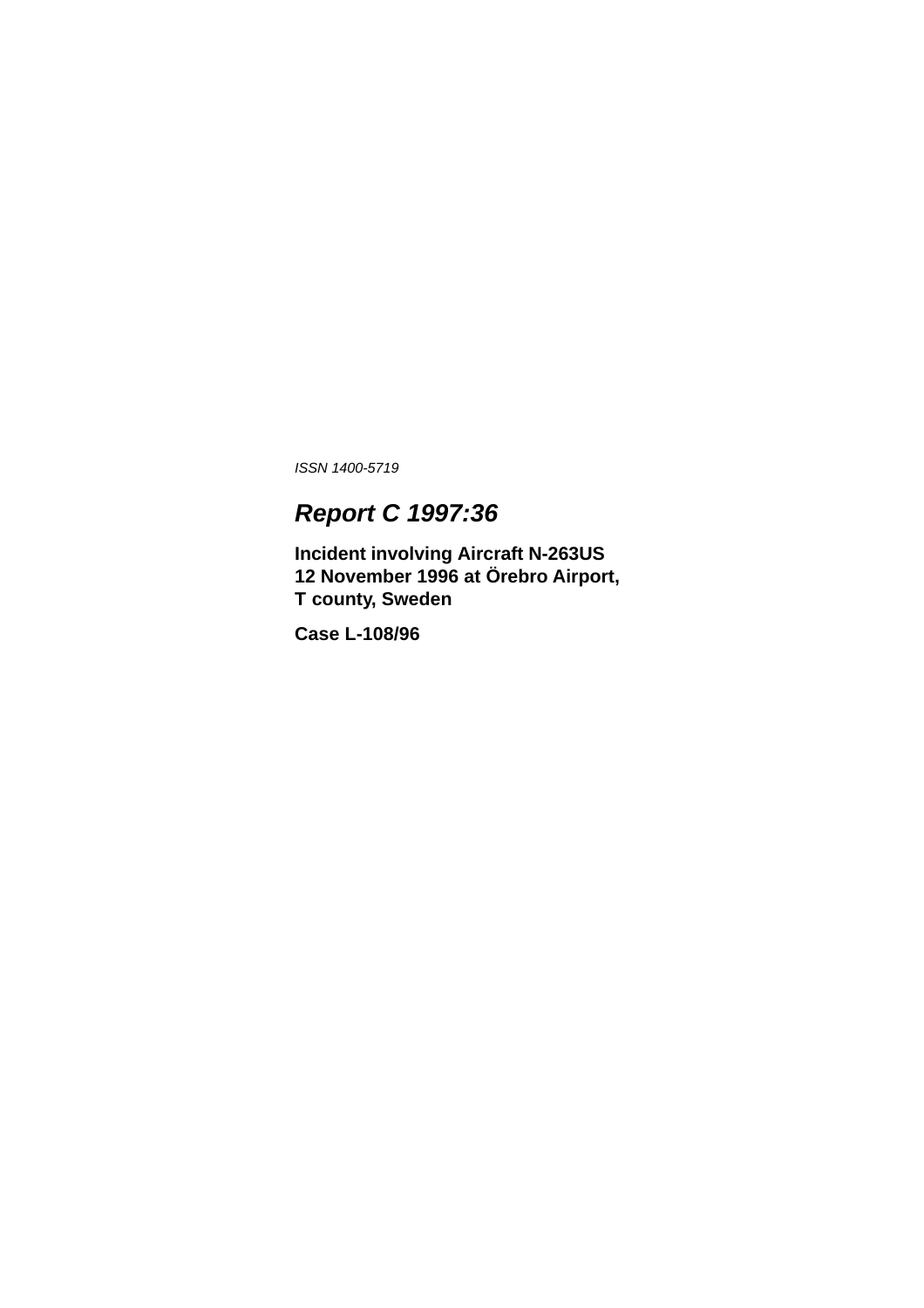1997-10-29 L-108/96

Swedish Civil Aviation Administration

601 79 NORRKÖPING

**Report C 1997:36**

 $\overline{a}$ 

The Swedish Board of Accident Investigation (Statens haverikommission, SHK) has investigated an incident which occurred on 12 November 1996 at Örebro airport, T county, Sweden.

In accordance with section 14 of the Ordinance on the Investigation of Accidents (1990:717) the Board submits herewith a final report of the investigation..

Olle Lundström

Monica J Wismar Henrik Elinder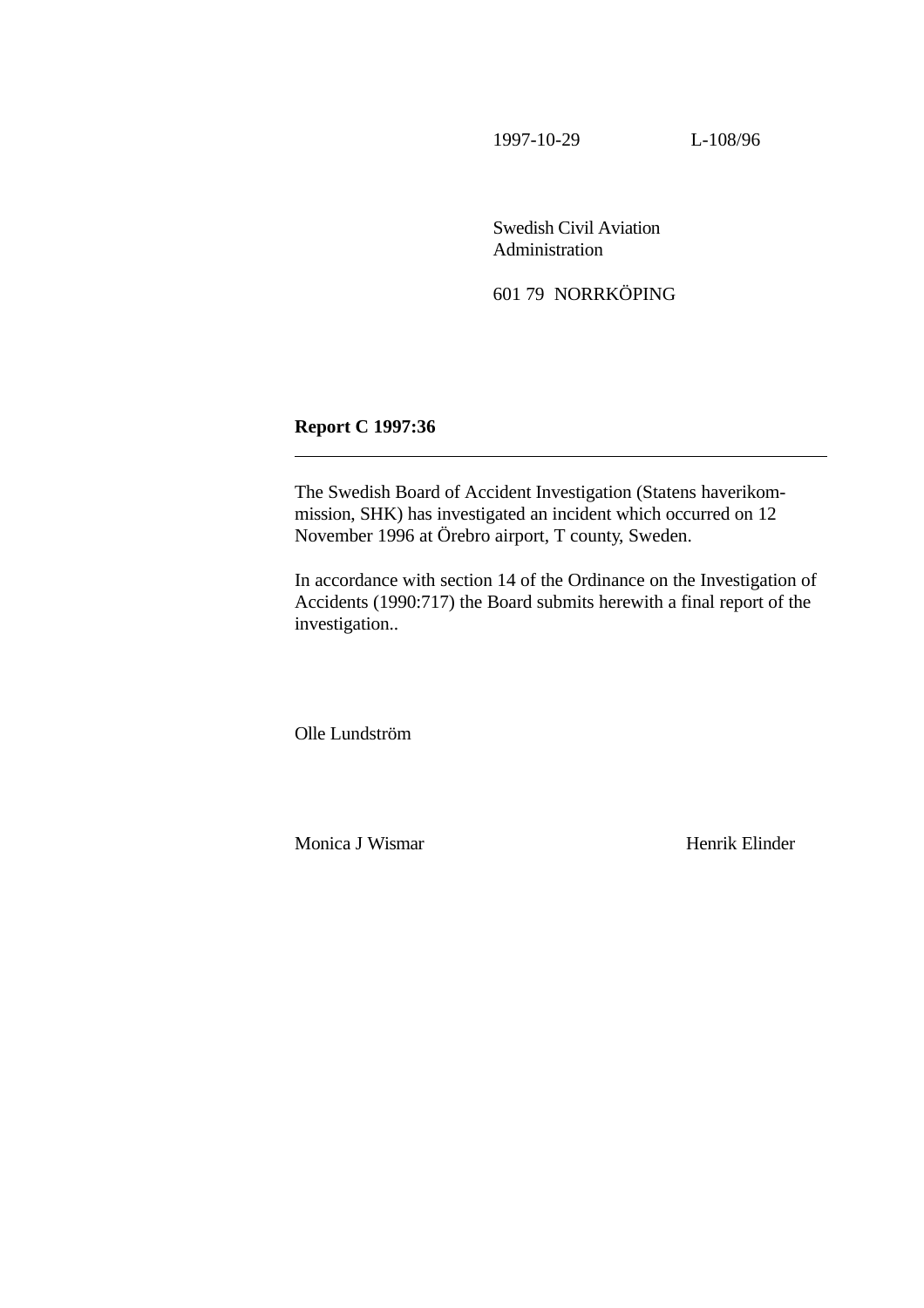# **Contents**

| <b>SUMMARY</b>                              | 5                                                                                                                                                                                                                                                                                                                                                                                                                                                                                                                                                                                                                                                                                                                   |
|---------------------------------------------|---------------------------------------------------------------------------------------------------------------------------------------------------------------------------------------------------------------------------------------------------------------------------------------------------------------------------------------------------------------------------------------------------------------------------------------------------------------------------------------------------------------------------------------------------------------------------------------------------------------------------------------------------------------------------------------------------------------------|
| <b>FACTUAL INFORMATION</b>                  | $\overline{7}$                                                                                                                                                                                                                                                                                                                                                                                                                                                                                                                                                                                                                                                                                                      |
|                                             | $\overline{7}$                                                                                                                                                                                                                                                                                                                                                                                                                                                                                                                                                                                                                                                                                                      |
|                                             | $\overline{7}$                                                                                                                                                                                                                                                                                                                                                                                                                                                                                                                                                                                                                                                                                                      |
|                                             | $\overline{7}$                                                                                                                                                                                                                                                                                                                                                                                                                                                                                                                                                                                                                                                                                                      |
|                                             | $\overline{7}$                                                                                                                                                                                                                                                                                                                                                                                                                                                                                                                                                                                                                                                                                                      |
| The crew                                    | 8                                                                                                                                                                                                                                                                                                                                                                                                                                                                                                                                                                                                                                                                                                                   |
| The aircraft                                | 8                                                                                                                                                                                                                                                                                                                                                                                                                                                                                                                                                                                                                                                                                                                   |
| <b>Meteorological information</b>           | 8                                                                                                                                                                                                                                                                                                                                                                                                                                                                                                                                                                                                                                                                                                                   |
| <b>Navigational aids</b>                    | 9                                                                                                                                                                                                                                                                                                                                                                                                                                                                                                                                                                                                                                                                                                                   |
| <b>Radio communications</b>                 | 9                                                                                                                                                                                                                                                                                                                                                                                                                                                                                                                                                                                                                                                                                                                   |
| Airport data                                | 9                                                                                                                                                                                                                                                                                                                                                                                                                                                                                                                                                                                                                                                                                                                   |
| <b>Flight and sound recorders</b>           | 9                                                                                                                                                                                                                                                                                                                                                                                                                                                                                                                                                                                                                                                                                                                   |
|                                             | 10                                                                                                                                                                                                                                                                                                                                                                                                                                                                                                                                                                                                                                                                                                                  |
|                                             | 10                                                                                                                                                                                                                                                                                                                                                                                                                                                                                                                                                                                                                                                                                                                  |
|                                             | 11                                                                                                                                                                                                                                                                                                                                                                                                                                                                                                                                                                                                                                                                                                                  |
|                                             | 11                                                                                                                                                                                                                                                                                                                                                                                                                                                                                                                                                                                                                                                                                                                  |
|                                             | 11                                                                                                                                                                                                                                                                                                                                                                                                                                                                                                                                                                                                                                                                                                                  |
|                                             | 11                                                                                                                                                                                                                                                                                                                                                                                                                                                                                                                                                                                                                                                                                                                  |
|                                             | 11                                                                                                                                                                                                                                                                                                                                                                                                                                                                                                                                                                                                                                                                                                                  |
|                                             |                                                                                                                                                                                                                                                                                                                                                                                                                                                                                                                                                                                                                                                                                                                     |
|                                             | 11                                                                                                                                                                                                                                                                                                                                                                                                                                                                                                                                                                                                                                                                                                                  |
|                                             | 11                                                                                                                                                                                                                                                                                                                                                                                                                                                                                                                                                                                                                                                                                                                  |
|                                             | 11<br>11                                                                                                                                                                                                                                                                                                                                                                                                                                                                                                                                                                                                                                                                                                            |
|                                             | 11                                                                                                                                                                                                                                                                                                                                                                                                                                                                                                                                                                                                                                                                                                                  |
|                                             |                                                                                                                                                                                                                                                                                                                                                                                                                                                                                                                                                                                                                                                                                                                     |
|                                             | 12                                                                                                                                                                                                                                                                                                                                                                                                                                                                                                                                                                                                                                                                                                                  |
|                                             | 12                                                                                                                                                                                                                                                                                                                                                                                                                                                                                                                                                                                                                                                                                                                  |
|                                             | 12                                                                                                                                                                                                                                                                                                                                                                                                                                                                                                                                                                                                                                                                                                                  |
|                                             | 13                                                                                                                                                                                                                                                                                                                                                                                                                                                                                                                                                                                                                                                                                                                  |
|                                             | 14                                                                                                                                                                                                                                                                                                                                                                                                                                                                                                                                                                                                                                                                                                                  |
|                                             | 14                                                                                                                                                                                                                                                                                                                                                                                                                                                                                                                                                                                                                                                                                                                  |
|                                             | 14                                                                                                                                                                                                                                                                                                                                                                                                                                                                                                                                                                                                                                                                                                                  |
|                                             |                                                                                                                                                                                                                                                                                                                                                                                                                                                                                                                                                                                                                                                                                                                     |
| <b>ANALYSIS</b>                             | 14                                                                                                                                                                                                                                                                                                                                                                                                                                                                                                                                                                                                                                                                                                                  |
| The runway condition                        | 14                                                                                                                                                                                                                                                                                                                                                                                                                                                                                                                                                                                                                                                                                                                  |
| The incident                                | 15                                                                                                                                                                                                                                                                                                                                                                                                                                                                                                                                                                                                                                                                                                                  |
| <b>Equipment and routines for measuring</b> |                                                                                                                                                                                                                                                                                                                                                                                                                                                                                                                                                                                                                                                                                                                     |
|                                             | 15                                                                                                                                                                                                                                                                                                                                                                                                                                                                                                                                                                                                                                                                                                                  |
| General                                     | 15                                                                                                                                                                                                                                                                                                                                                                                                                                                                                                                                                                                                                                                                                                                  |
| Method/equipment                            | 15                                                                                                                                                                                                                                                                                                                                                                                                                                                                                                                                                                                                                                                                                                                  |
| Measurement of runway friction in practice  | 16                                                                                                                                                                                                                                                                                                                                                                                                                                                                                                                                                                                                                                                                                                                  |
|                                             | 16                                                                                                                                                                                                                                                                                                                                                                                                                                                                                                                                                                                                                                                                                                                  |
|                                             | 16                                                                                                                                                                                                                                                                                                                                                                                                                                                                                                                                                                                                                                                                                                                  |
| <b>Causes of the incident</b>               | 17                                                                                                                                                                                                                                                                                                                                                                                                                                                                                                                                                                                                                                                                                                                  |
|                                             | <b>History of the flight</b><br><b>Personal injuries</b><br>Damage to the aircraft<br>Other damage<br>Site of incident and aircraft<br>Site of incident<br>The aircraft<br><b>Medical information</b><br><b>Fire</b><br><b>Survival aspects</b><br><b>Special tests and investigations</b><br>The company's organisation and<br>management<br><b>Other information</b><br>Runway conditions at Örebro airport<br>Snow clearance<br>Measurement and reporting of runway friction<br>Measuring and reporting of runway<br>friction in general<br>General<br>Regulations<br>Equipment<br>Measuring<br>Reporting<br>Measuring of the friction value in practice<br>of friction<br><b>CONCLUSIONS</b><br><b>Findings</b> |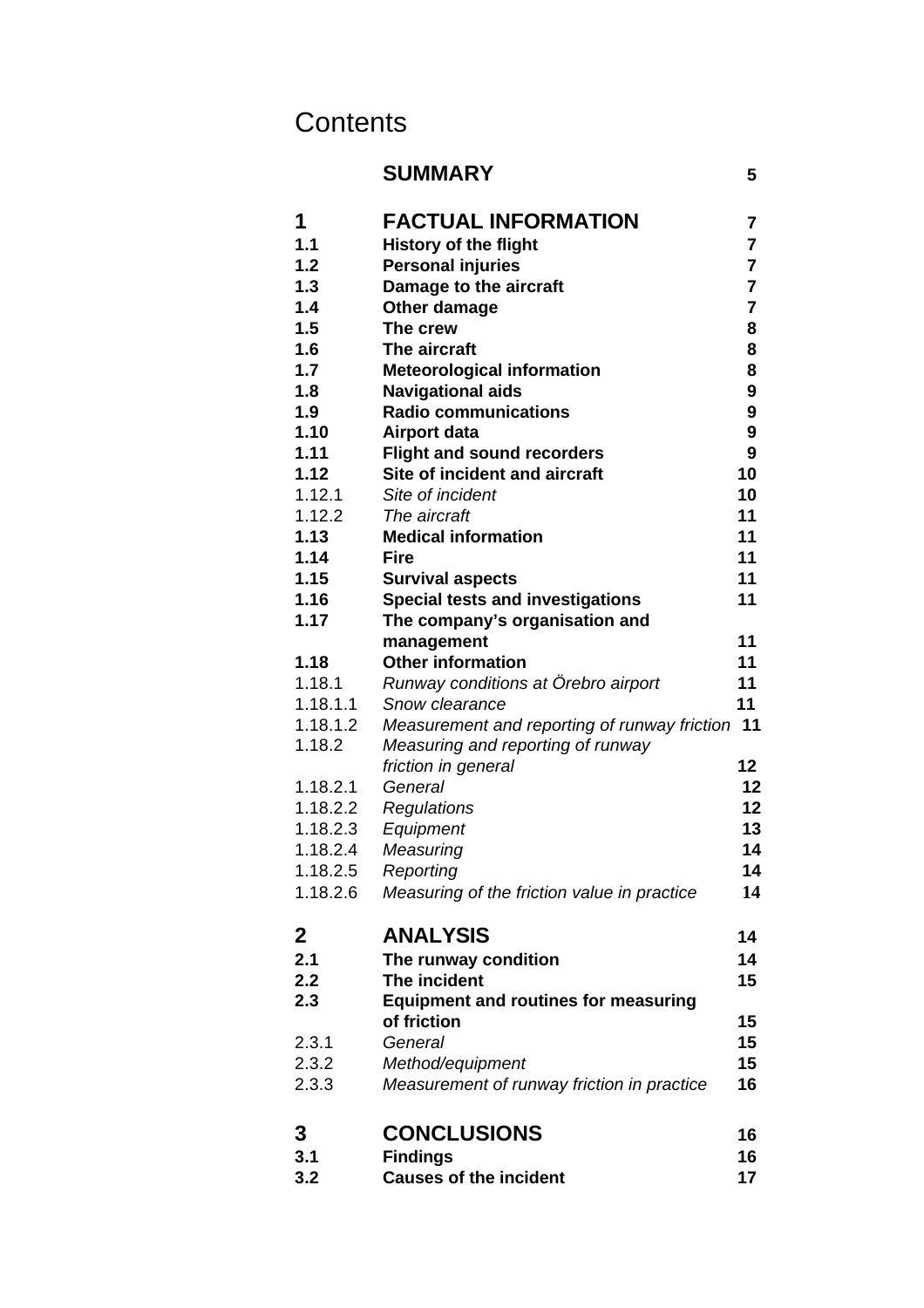## **RECOMMENDATIONS 17**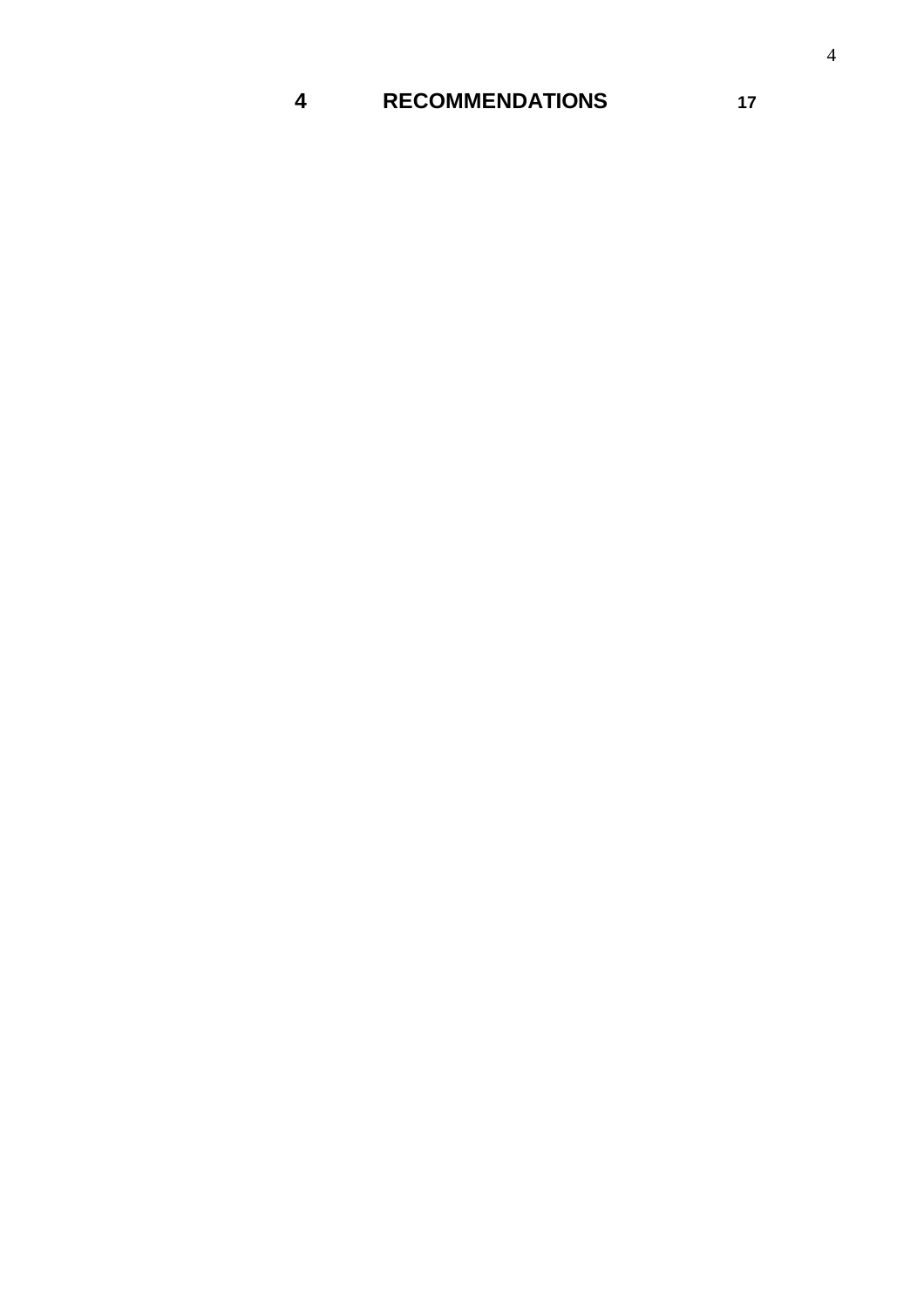## **APPENDICES**

| Not applicable in this English version |
|----------------------------------------|
| <b>Flight recorder readout</b>         |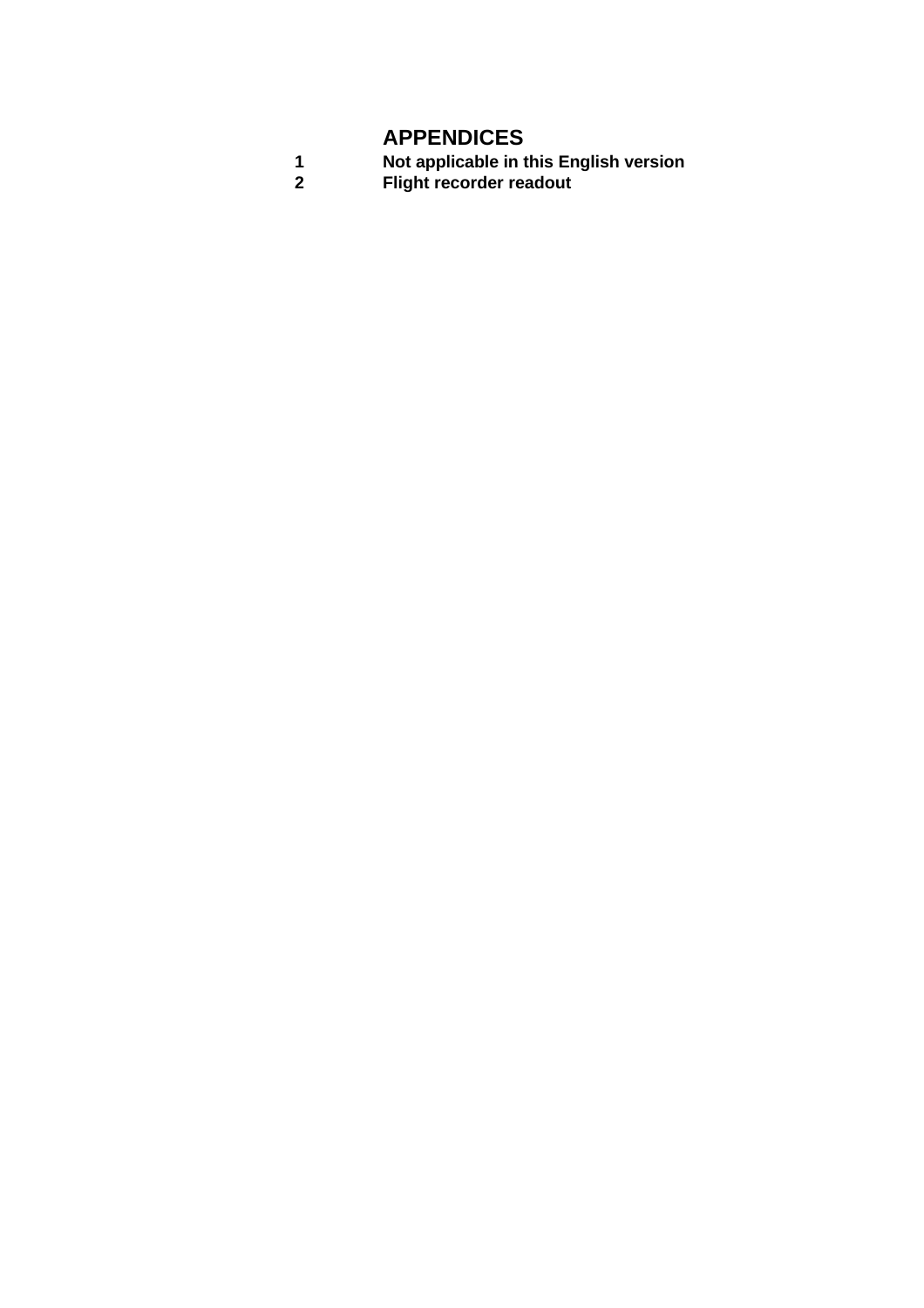## *Report C 1997:36*

## **L-108/96**

 $\overline{a}$ 

Report finalised 1997-10-20

| Aircraft: registration and type | N-263US, Boeing 727-251                              |
|---------------------------------|------------------------------------------------------|
| Owner                           | Express One International Inc,                       |
|                                 | 3890 West Northwest Hwy, Suite 700,                  |
|                                 | Dallas, Texas 75220, USA                             |
| Time of incident                | 12-11-1996, 2039 hours in darkness                   |
|                                 | Note: All times in the report are given in Swedish   |
|                                 | normal time $(SNT) = UTC + 1$ hour                   |
| Place                           | Orebro airport, T county, Sweden                     |
|                                 | (pos 5914N 1503E; 187 ft (57 m) above sea            |
|                                 | level)                                               |
| Type of flight                  | Scheduled cargo                                      |
| Weather                         | METAR Örebro 2020 hrs:                               |
|                                 | Wind $020^{\circ}/10$ kts, visibility 1 000 m in     |
|                                 | snow, clouds $8/8$ 300 ft, temp/dp $\pm 0/\pm 0$ °C, |
|                                 | QNH 1001 hPa                                         |
| Numbers on board: crew          | 3                                                    |
| passengers                      |                                                      |
| Personal injury                 | None                                                 |
| Damage to aircraft              | None                                                 |
| Other damage                    | Minor ground damage                                  |
| Captain's age and licence       | 33 yrs, Airline Transport Pilot's Licence            |
| Captain's total flying hours    | 3 172 hrs, of which 1 323 hrs on the type            |
| Copilot's age and licence       | 29 yrs, Commercial Pilot's Licence                   |
| Copilot's total flying hours    | 1 500 hrs, of which 140 hrs on the type              |
|                                 |                                                      |

The Board of Accident Investigation (SHK) was notified on 12 November 1996 that an incident with an aircraft registered N-263US had occurred at Örebro airport, T county, on the same day at 2039 hrs.

The incident has been investigated by the Board represented by Olof Forssberg, chairman up to 26 May 1997, Olle Lundström thereafter, Monica J Wismar, chief investigator flight operations (aviation) and Henrik Elinder, chief technical investigator (aviation).

The Board has been assisted by Max Danielsson, also representing the Swedish Civil Aviation Administration, as operational expert, and also by Baltzar Skogman as expert on airport service.

The purpose of the investigations performed by the Board of Accident Investigation is solely to prevent accidents and incidents in the future.

## **SUMMARY**

After a flight from Arlanda airport (ESSA) the aircraft approached Örebro (ESOE) for landing. The crew received the following weather information from the TWR: Wind 020 $\degree$ /9 knots, visibility 1 000 m in snow, broken clouds at 4-500 ft, temp/dewpoint ±0/±0°C, QNH 1002 hPa, friction on runway 01 "good to medium" on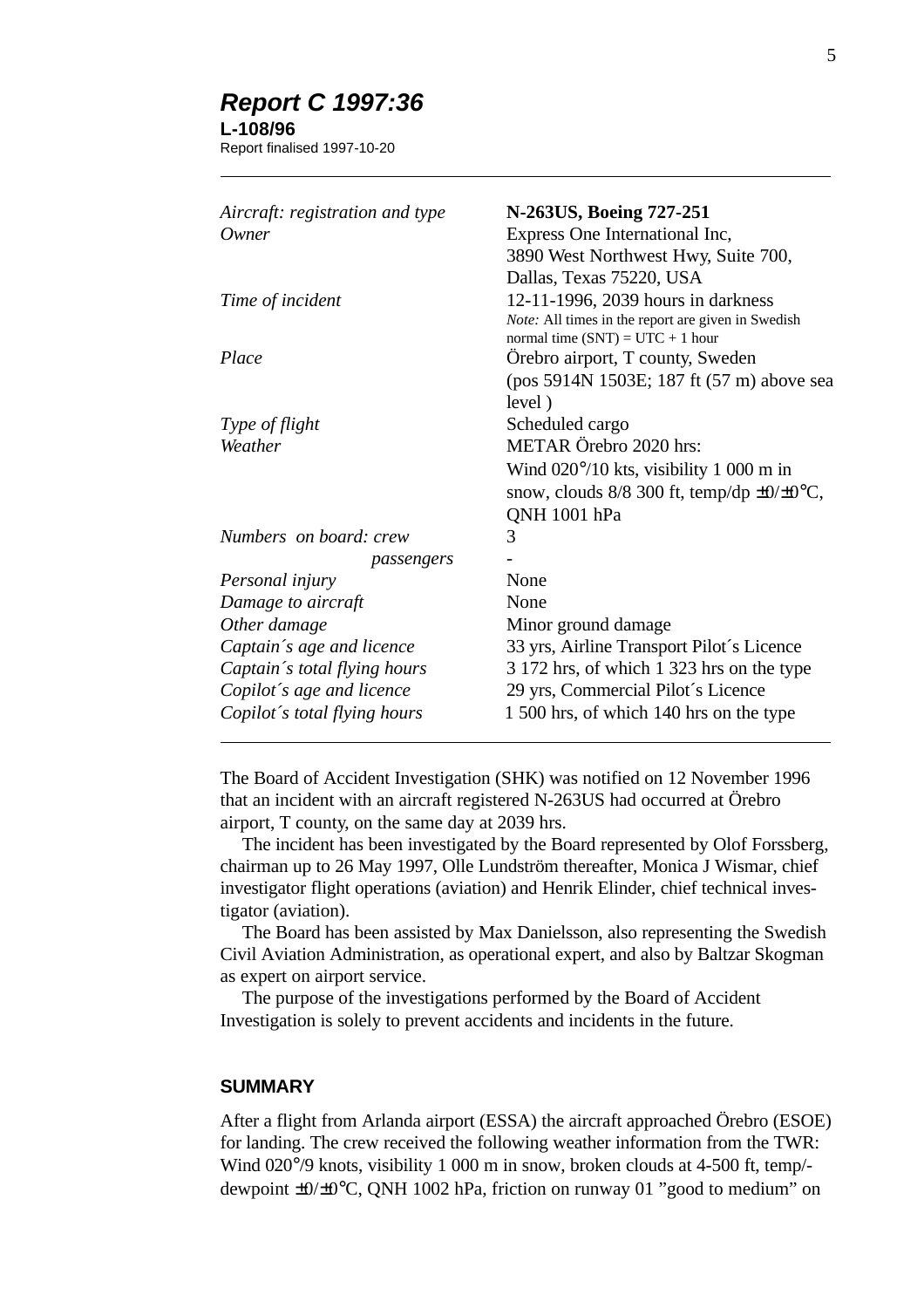the first two thirds and "good" on the last part. The runway friction test was performed 21 minutes before the landing.

The approach and touchdown on runway 19 were normal according to the crew. After the captain had unreversed the engines he intended to taxi to the runway end, turn around and taxi back to the terminal building. He did not, however, manage to stop the aircraft on the runway. It slid past the far runway end and stopped first after 76 m on the levelled area south of the threshold.

The incident was caused by the fact that the captain, in adverse meteorological conditions, touched down too far from the landing threshold and thereafter released the brakes too early. Contributing to the incident was the fact that the actual runway friction was lower than that reported.

During the investigation the Board of Accident Investigation has found that current regulations for measuring and reporting friction values, among other things, lack necessary requirements for maintenance and calibration of approved measuring equipment.

## **Recommendations**

The Swedish Civil Aviation Administration is recommended

to draw up requirements on maintenance and calibration of friction measuring equipment similar to those specified for measuring equipment and tools used in the maintenance of aircraft and air material, and

to consider the need for the person who has performed the friction test to sign the recording slip.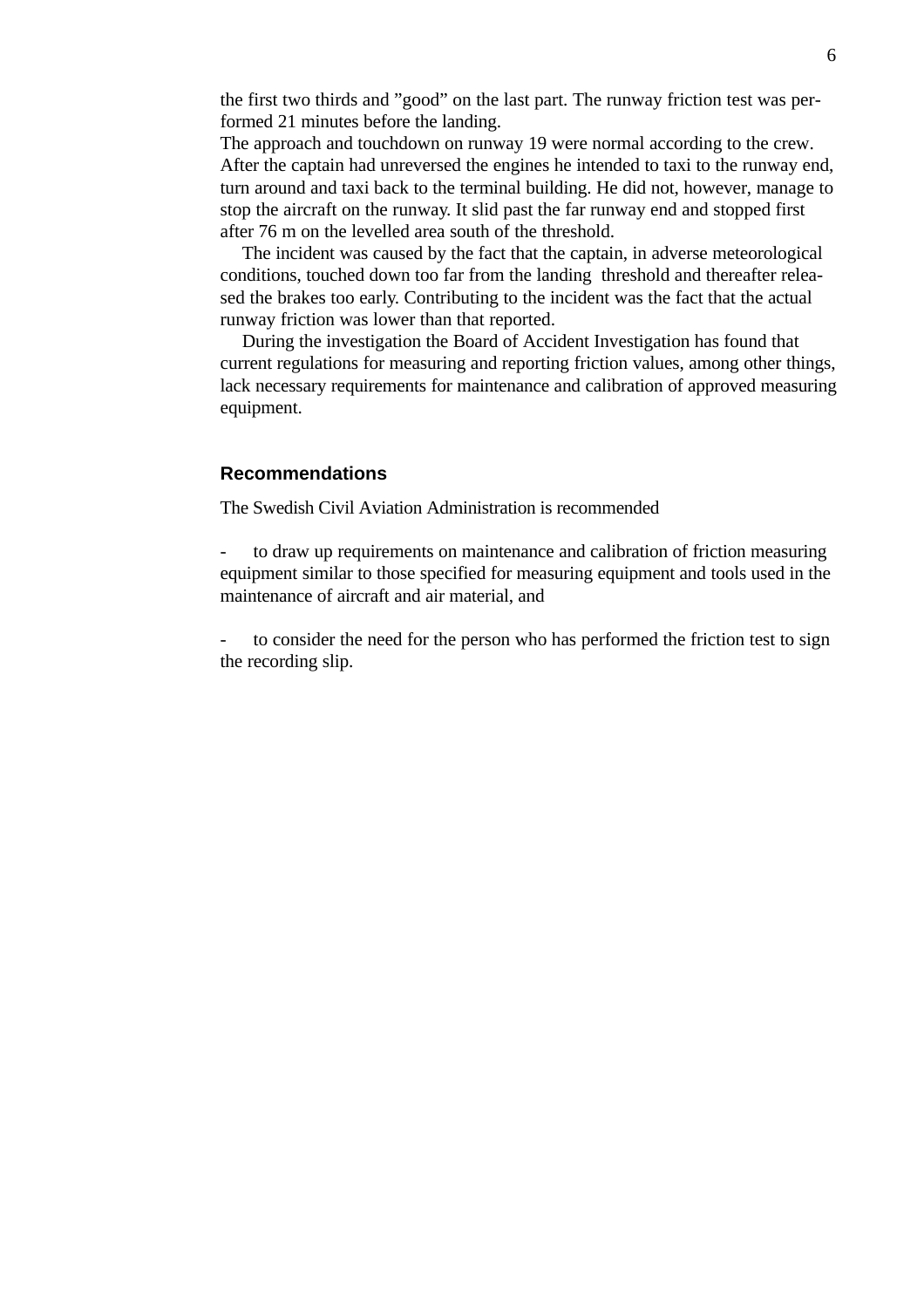## **1 FACTUAL INFORMATION**

## **1.1 History of the flight**

On 12 November 1996 at 2005 hrs the scheduled cargo flight BCS 2912, a Boeing 727-251 registered N-263US and belonging to Express One International Inc, took off from Stockholm/Arlanda airport (ESSA) to Örebro airport (ESOE). The captain piloted the aircraft. The flight was cleared at flight level 60 (FL60) to the Non Directional Beacon (NDB) EN immediately north of ESOE.

Approximately 15 minutes after take-off the crew called Örebro tower and received the following weather information: wind 020°/9 kts, visibility 1 000 m in snow, broken cloud at 4-500 ft, temp/dewpoint  $\pm 0/\pm 0^{\circ}$ C, QNH 1002 hPa, friction on runway 01 "good to medium" on the first two thirds and "good" on the last part. When they asked the crew received confirmation that runway 01 was in use because of the wind direction, but that it had no Instrument Landing system (ILS). The crew finally decided to use runway 19 and the aircraft was radar-vectored to an 11 NM final.

The approach and touchdown were normal according to the crew. After the captain had unreversed engines he intended to taxi to the end of the runway, turn around and taxi back to the terminal building. He did not, however, manage to stop the aircraft on the runway. It slid off the end of the runway and stopped after 76 m on the levelled area south of the threshold. The crew have stated that the actual friction of the runway seemed to be considerably lower than what had been reported before the landing.

None of the crew members were injured. The aircraft was undamaged and the day after the incident was towed back onto the tarmac.

The incident occurred in position 5914N 1503E, 187 ft (57m) above sea level.

|                   | Crew | Passengers | <i>Other</i> | <b>Total</b>   |
|-------------------|------|------------|--------------|----------------|
| Fatal             |      |            |              |                |
| Seriously injured |      |            |              | $\blacksquare$ |
| Slightly injured  |      |            |              | $\blacksquare$ |
| No injuries       |      | -          |              |                |
| <b>Total</b>      |      |            |              |                |

## **1.2 Personal injuries**

### **1.3 Damage to the aircraft**

None.

### **1.4 Other damage**

Minor ground damage.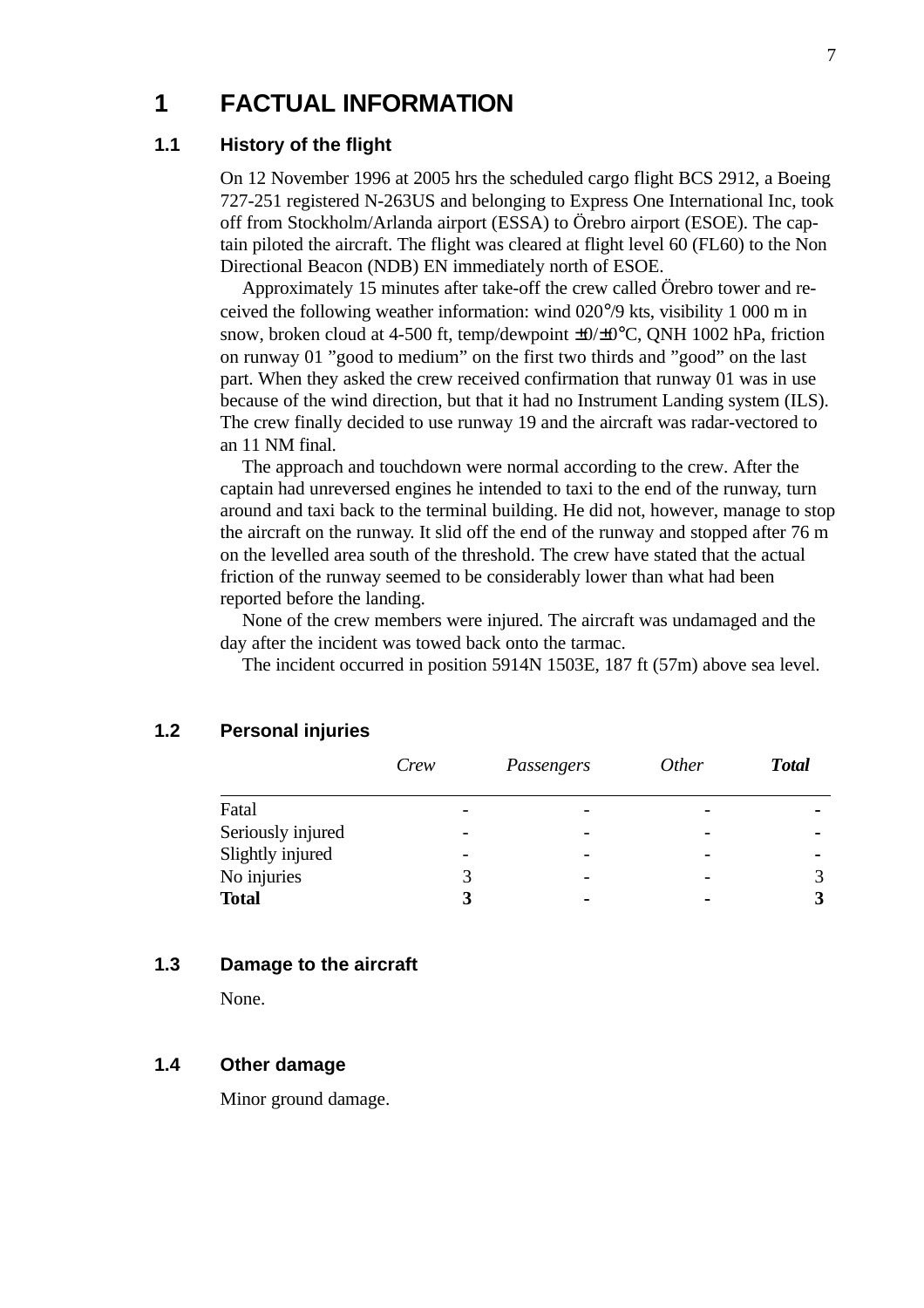## **1.5 The crew**

*The captain* was 33 years old at the time and had a valid Airline Transport Pilot´s Licence.

*Flying hours, total* All types 3 172 This type 1 323 Latest PFT (periodic flight training) was performed in August 1996 on Boeing 727.

*The copilot* was 29 years old at the time and had a valid Commercial Pilot´s Licence.

*Flying hours, total All types* 1 500 *This type* 140

## **1.6 The aircraft**

| Owner:                  | Express One International, Inc.       |                |         |  |
|-------------------------|---------------------------------------|----------------|---------|--|
|                         | 3890 West Northwest Hwy, Suite 700    |                |         |  |
|                         | Dallas, Texas 75220, USA              |                |         |  |
| Type:                   | Boeing 727-251                        |                |         |  |
| Serial number:          | 19 9 82                               |                |         |  |
| Year of manufacture:    | 1969                                  |                |         |  |
| Gross weight:           | Max. permissible 78 245 (172 500 lbs) |                |         |  |
|                         | current 57 631 (127 055 lbs)          |                |         |  |
| Centre of gravity:      | Limits 9-37 % MAC, current 23,5 % MAC |                |         |  |
| Engine manufacture:     | Pratt & Whitney                       |                |         |  |
| Engine model:           | JT8D-7B                               |                |         |  |
| Number of engines:      | 3                                     |                |         |  |
| Fuel loaded:            | Jet A-1                               |                |         |  |
| Aircraft flying time:   | 56 751 hrs                            |                |         |  |
| Aircraft cycles:        | 46 553                                |                |         |  |
| Operating time since    |                                       |                |         |  |
| latest periodic check:  | 1 hour                                |                |         |  |
| Engines operating time: |                                       |                |         |  |
| Engine#                 | 1                                     | $\overline{2}$ | 3       |  |
| Serial number           | 65 4497                               | 65 4486        | 64 9496 |  |
| <b>Hours</b>            | 41 816                                | 41 015         | 52 977  |  |
| Cycles                  | 53 850                                | 28 7 63        | 38 491  |  |

The aircraft had a valid Certificate of Airworthiness.

## **1.7 Meteorological information**

## *METAR ESOE 2020 hrs:*

Wind 020°/10 kts, visibility 1 000 m in snow, clouds 8/8 300 ft, temp/dewpoint ±0°/0°C , QNH 1001 hPa.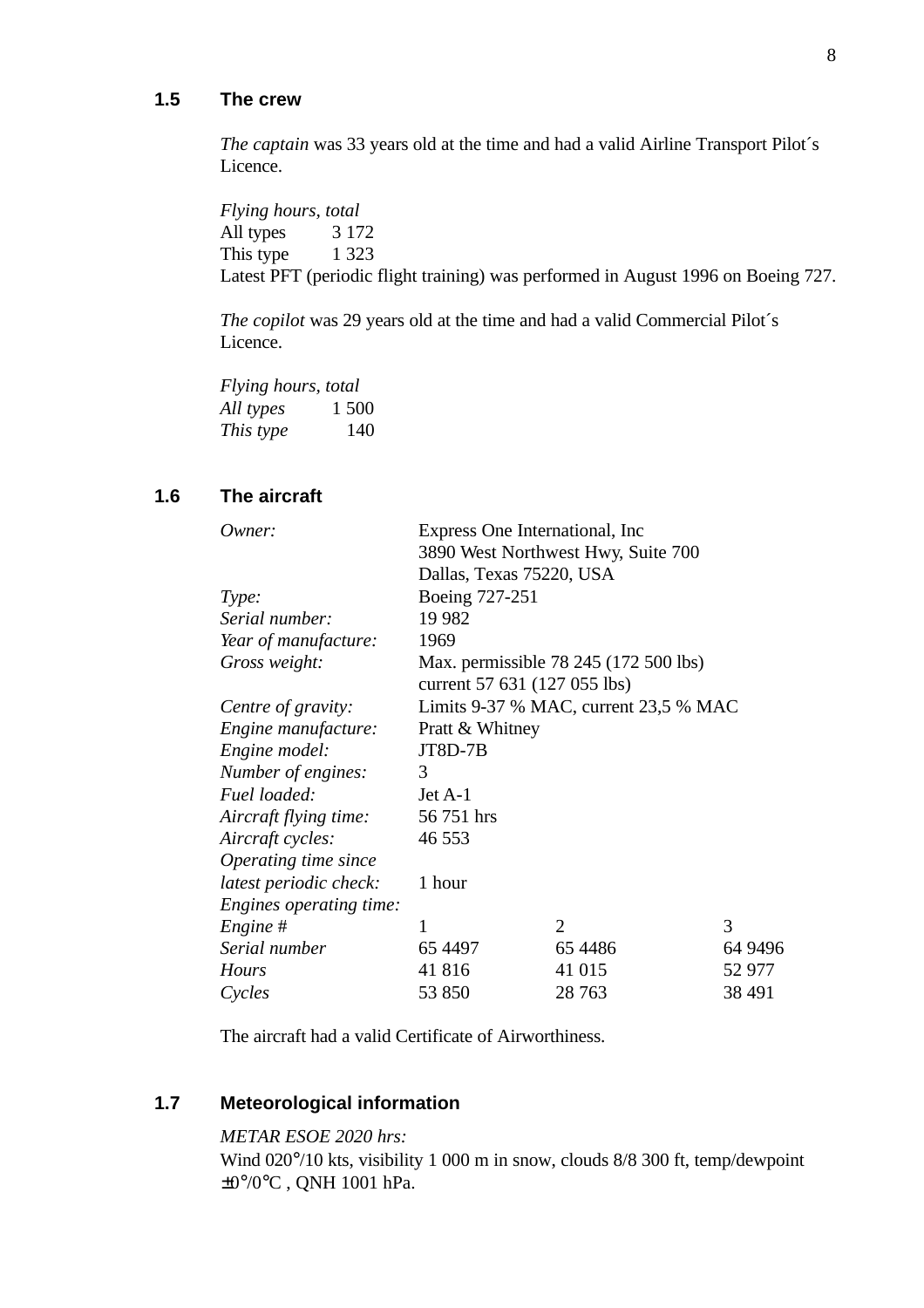#### *Weather information from ESOE*

| Time         | 2019                                        | $2025$ (approx)    | $2030$ (approx)       | $2035$ (approx |
|--------------|---------------------------------------------|--------------------|-----------------------|----------------|
| To aircraft  | <b>BCS 2912</b>                             | ditto              | SK 816                | ditto          |
| Wind         | $020^{\circ}/9$ kt                          | $020^{\circ}/8$ kt | $020^{\circ}/9$ kt    | ditto          |
| Visibility   | $1000 \text{ m}$ snow $1500 \text{ m}$ snow |                    | $1800 \text{ m}$ snow | ditto          |
| Cloud        | $BKN^1$ 4-500 ft BKN 400 ft                 |                    | ditto                 | ditto          |
| Temp/dewpt   | $\pm 0/\pm 0$ °C                            | ditto              | ditto                 | ditto          |
| <b>QNH</b>   | $1002$ hPa                                  | 1001 hPa           | ditto                 | ditto          |
|              | $B/A^2$ rwy 01 $G/M^3$ , $G/M$ , $G^4$      | ditto              |                       |                |
| $B/A$ rwy 19 |                                             |                    | G,G/M,G/M ditto       |                |

*SMHI (Statens Meteorologiska och Hydrologiska Institut)*

According to SMHI the airport official measurements were well in agreement with the SMHI automatic recording at the airport.

## **1.8 Navigational aids**

ESOE runway 19 is equipped with ILS/DME. The ILS receivers of the aircraft had initial difficulties in locking on to the signals. After the ILS antennas on the ground had been cleaned, locking occurred and an ILS approach could be performed.

## **1.9 Radio communications**

Radio communications between the aircraft and the tower were normal. Two weather reports were transmitted to the flight according to 1.7 above.

## **1.10 Airport data**

ESOE status according to AIP Sweden.

## **1.11 Flight and sound recorders**

The flight recorder, P/N 980-4100-GOUS, was removed from the aircraft after the incident and sent to NTSB for decoding.

The result is graphically presented in appendix #2. Also presented is the ground speed of the aircraft, which has been derived from the longitudinal acceleration.

 $\overline{a}$ 

 $1$  Broken

<sup>&</sup>lt;sup>2</sup> Braking Action

<sup>&</sup>lt;sup>3</sup> Good to medium

<sup>4</sup> Good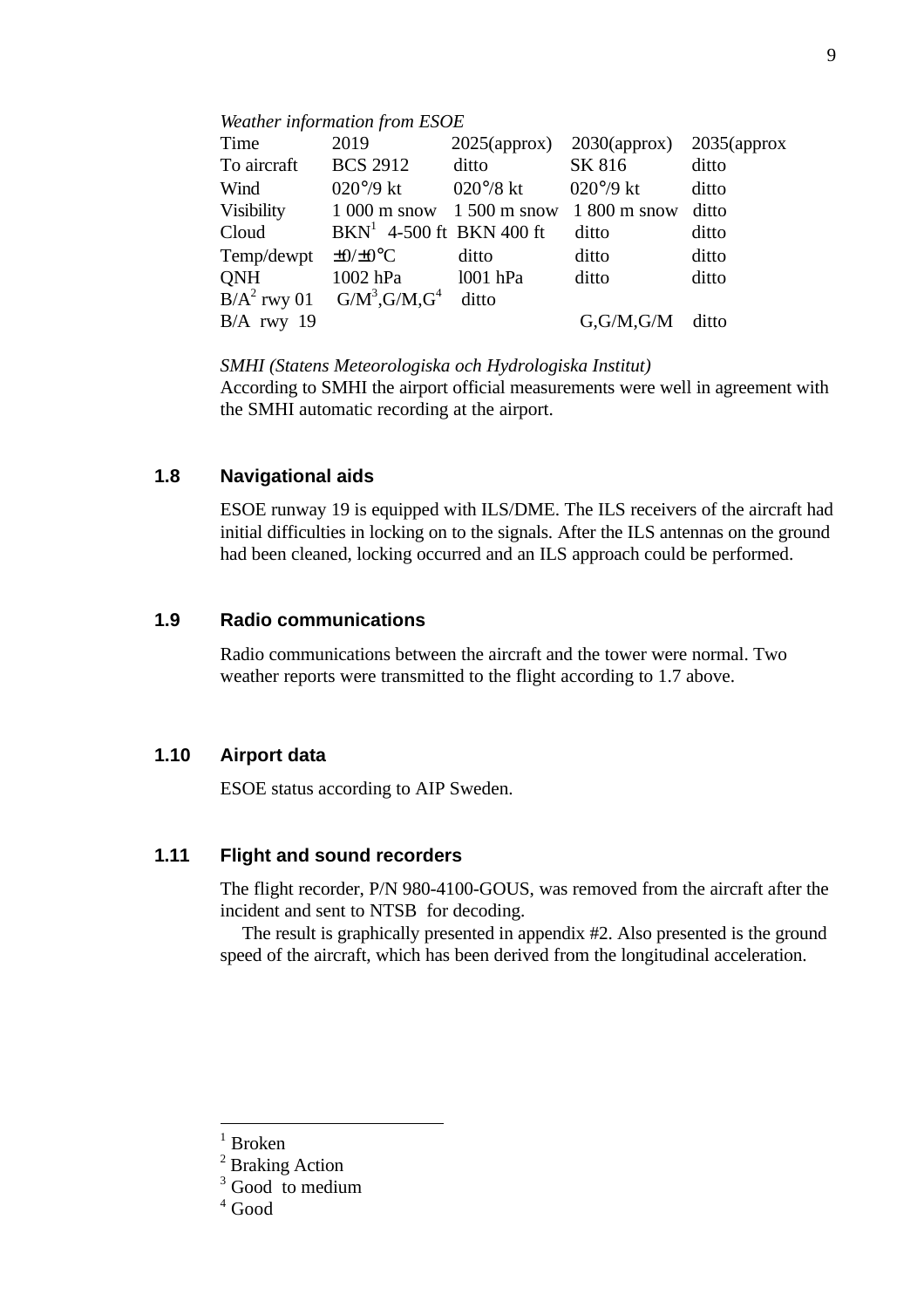

In drawing below essential positions along the runway have been pointed out.

The sound recorder, P/N 93-A-100-800, contained no information from the landing due to over-cycling.

## **1.12 Site of incident and aircraft**

1.12.1 *Site of incident*

The aircraft came to a stop 76 m beyond the end of the runway. The ground consisted of approximately 5 cm snow-covered till.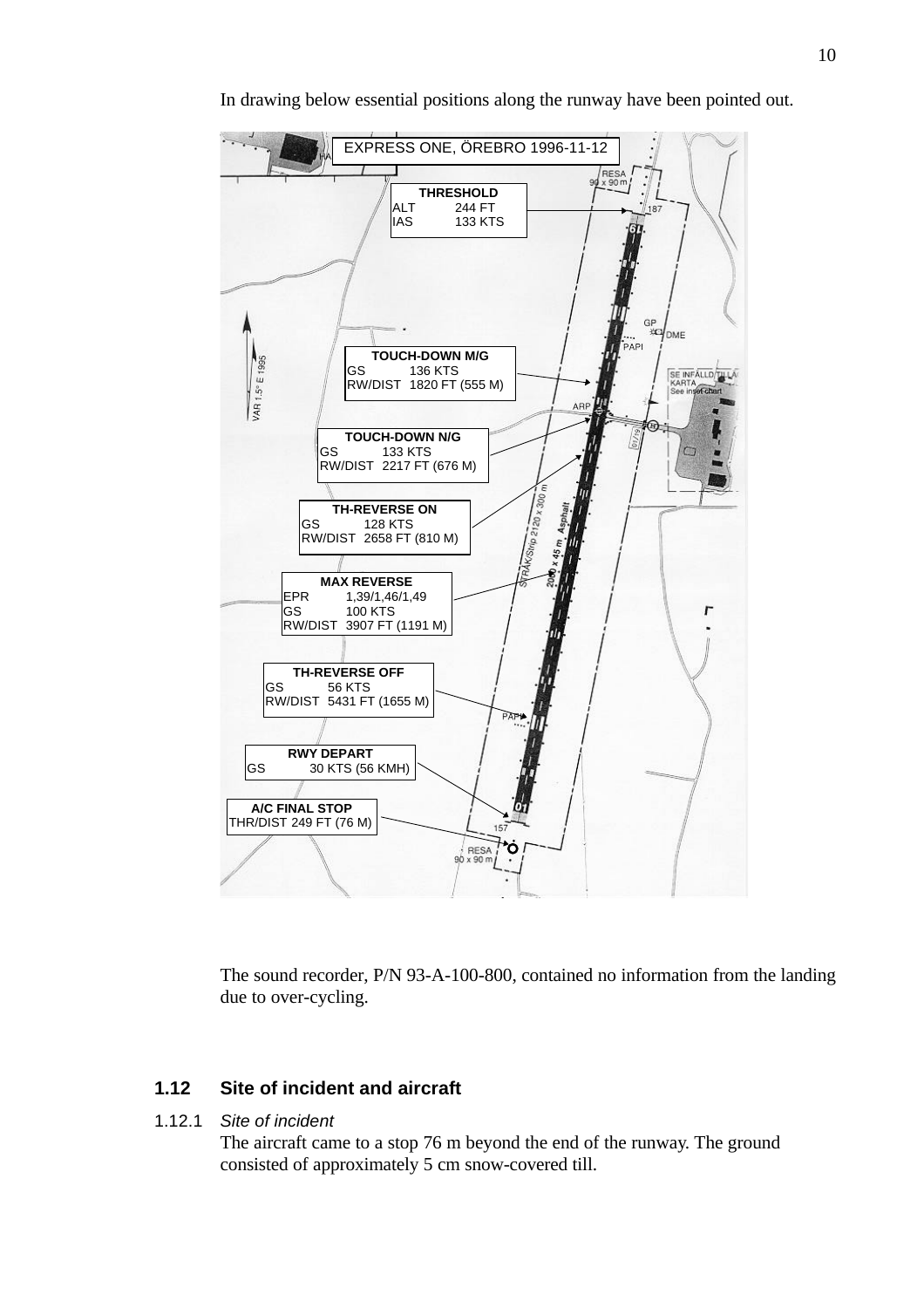1.12.2 *The aircraft* The aircraft was not damaged.

## **1.13 Medical information**

Nothing indicates otherwise than that the crew were in good physical and mental condition

## **1.14 Fire**

There was no fire.

## **1.15 Survival aspects**

The deceleration was gentle and the ELT did not activate.

## **1.16 Special tests and investigations**

Not applicable

## **1.17 The company's organisation and management**

The American company Express One International Inc. Head office is located in Dallas, Texas. An operational and technical base exists in Brussels, Belgium, for the company's European activity.

## **1.18 Other information**

#### 1.18.1 *Runway conditions at Örebro airport*

#### 1.18.1.1 *Snow clearance*

On the occasion there was heavy snowfall in the area and the runway was being swept continuously up to the moment the flight was about to land.

Each sweeping cycle started with two vehicles simultaneously sweeping a width of 6 m, driving along the runway centreline and moving the snow outwards toward the edges. To sweep the whole runway the vehicles had to perform three cycles, which totally took between 15 and 20 minutes. A strip of snow along each runway edge was left to be removed later by snow-thrower.

The aircraft landed shortly after the sweeping was completed.

#### 1.18.1.2 *Measurement and reporting of runway friction*

Runway friction at Örebro airport is measured with a Skiddometer Friction Tester, BV11, towed behind a car. The last measurement before the landing in question was performed during a snowfall and was completed 21 minutes before the landing. The test run was performed in one direction, along runway 19, 5 - 8 m from the centreline. The run followed in the tracks of the snowplough vehicles at a speed slightly below 95 km/h.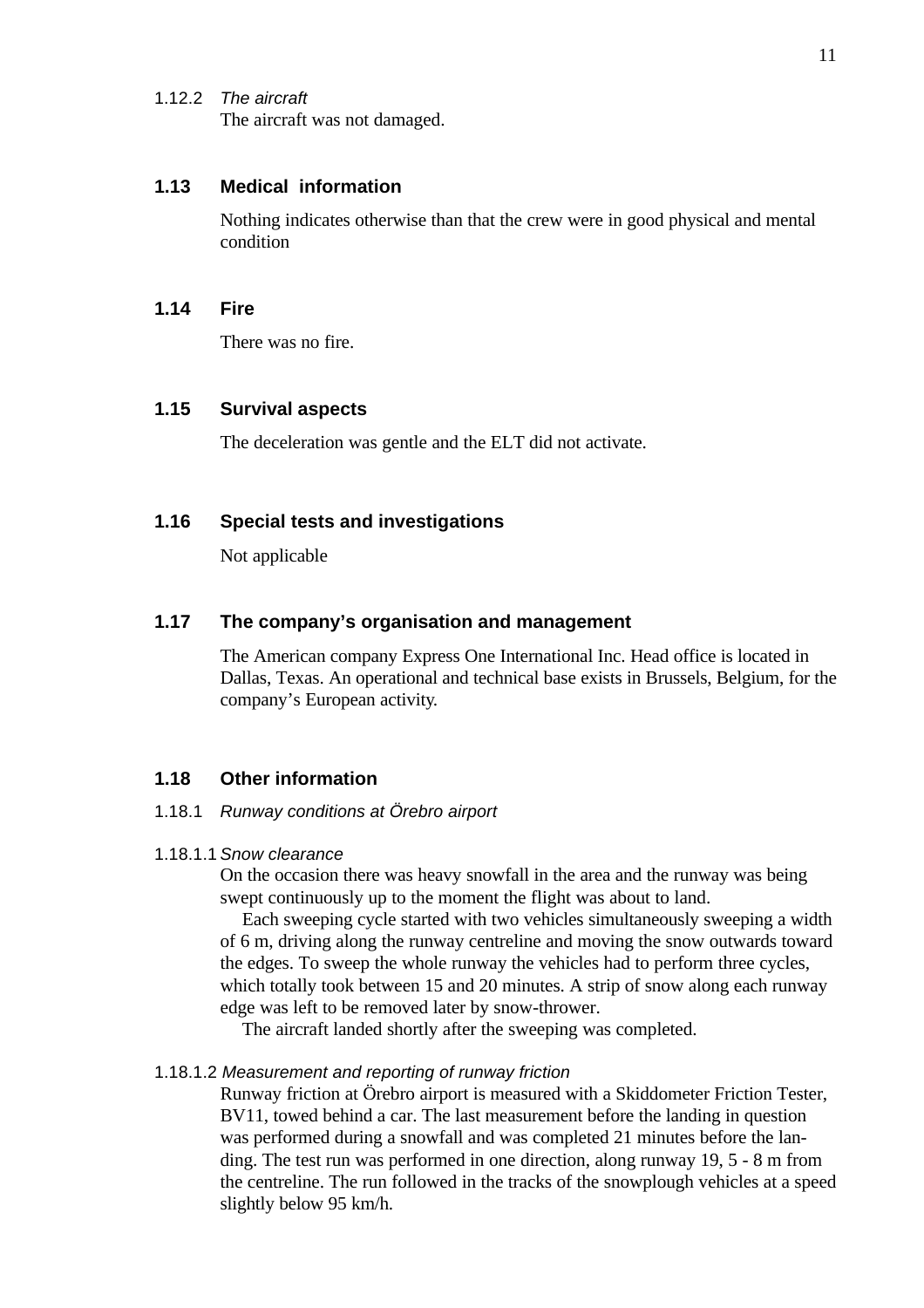The following friction values were reported to the tower: 0.37, 0.39, 0.41 corresponding to braking action "good to medium", "good to medium" and "good". The test equipment computer was wrongly programmed and gave the result as being obtained on runway 01.



Recording slip of test before the incident (one direction)

A complete friction test on runway 19 was performed eight minutes after the incident and gave the following values: 0.36, 0.34, 0.36.

## 1.18.2 *Measuring and reporting of runway friction in general*

#### 1.18.2.1*General*

During the investigation of this incident and of similar incidents where runway conditions and friction values may have influenced the course of events, the Board has found reason to study measurement equipment and routines more closely. Several independent commercial aviation companies operating at airports coded 3 and 4 (e.g. Örebro with runway length  $> 1,200 \text{ m}$ ) have expressed the opinion that the reliability of reported friction values varies considerably between airports.

#### 1.18.2.2*Regulations*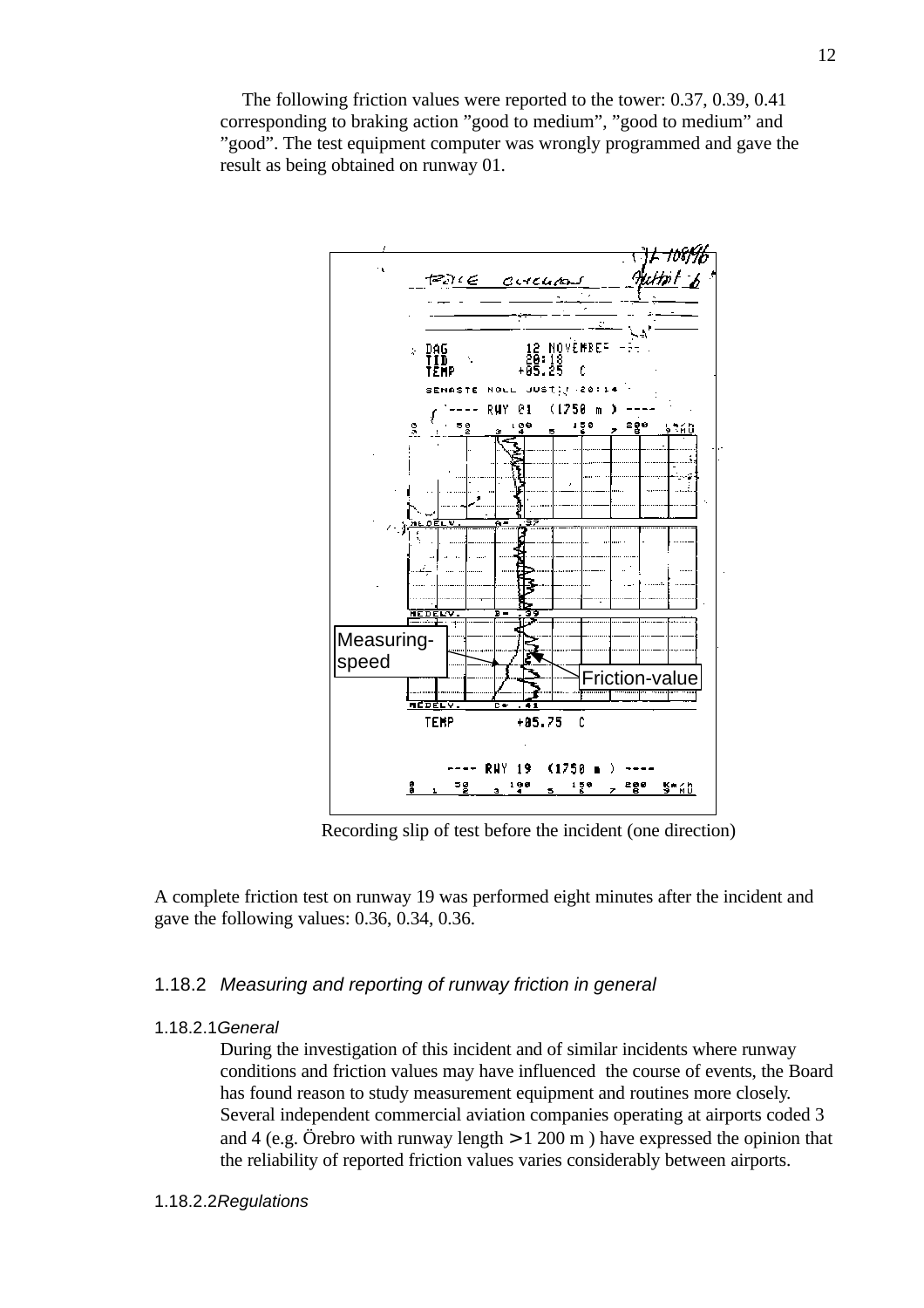Sections F 3.1 and 3.2 of the Swedish *Bestämmelser för Civil Luftfart* (BCL: Rules and Regulations for Aviation) include the following provisions:

- the snow clearance team leader is responsible for measuring and reporting runway friction,
- local regulations shall govern the activities,
- friction values shall be measured according to methods approved by the Aviation Safety Department of the Swedish CAA,
- friction values at airports coded 3 and 4 must be measured at least four times every 24 hours except when the friction value is certainly 0.40 or higher,
- measuring shall be performed as soon as there is reason to believe that the friction value of any section of the runway has changed more than 0.05, and
- measured values shall be reported as uncertain if obtained e.g. on a runway covered by slush and at a vehicle speed below 95 km/h.

#### 1.18.2.3 *Equipment*

According to BCL-F2.4 and the Aviation Safety Department publication listing approved equipment (TU), the following measuring equipment is approved for use on runways coded 3 and 4: Skiddometer BV11, Surface Friction Tester and Safegate Friction Tester (the two latter are derived from SAAB Friction Tester).

All approved equipment simulates the friction values generated by an aircraft on takeoff and landing, and consist of a mechanical part and an electronic part. On the Skiddometer BV11 the mechanical part is housed in a trailer towed by a car containing the electronic equipment. Both the Surface and Safegate Friction Testers have the electronic and the mechanical parts together built into a Saab car.



The friction is measured by a wheel caused to rotate on the runway at a speed lower than that of the vehicle wheels. The resulting torque is measured and represents the friction against the runway. The result is computed and presented on a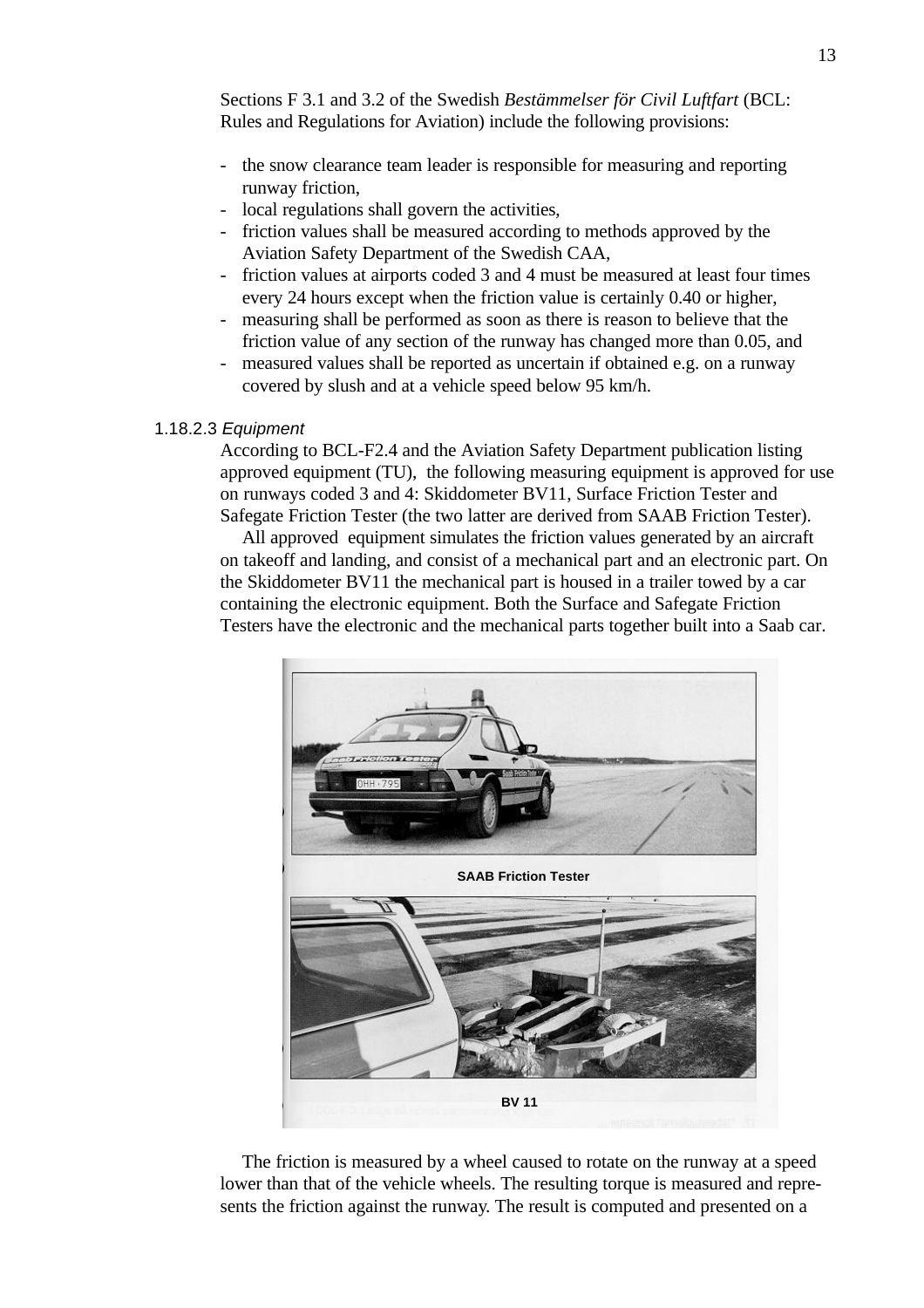slip (1.18.1.2) containing instantaneous values as well as mean values for the whole runway and for every third part of the runway. Before use the computer must be calibrated and programmed.

The user´s manuals contain maintenance procedures for ensuring the accuracy of the results obtained. The Board has been unable to find strict procedures laid down in BCL regarding maintenance and calibration of the test equipment.

### 1.18.2.4 *Measuring*

To achieve a complete metering of runway friction one run in each direction, 5 - 10 m from the centreline, is needed. The measuring speed must be at least 95 km/h over an as much as possible part of the runway length. It provided in BCL-F 3.1 that staff supervising or personally making measurements of friction shall hold a certificate of competence after completed training.

### 1.18.2.5 *Reporting*

Friction values are normally reported by the snow clearance crew chief by radio to the air traffic services. If a full report on the runway conditions is needed this should be in writing ("SNOTAM"). The friction value first reported shall be that for lowest-numbered runway.

### 1.18.2.6 *Measuring of the friction value in practice*

The Board has noted the following:

- The main airports have special staff with friction measuring as a main task and who are well trained for this. At smaller airports the measuring staff divide their time between different tasks. This may sometimes lead to a situation when measuring cannot be performed before an estimated landing - even though the weather requires this - because the person responsible for this is also responsible for baggage handling.

- There are cases where personnel are obviously are not qualified for the task. Measuring is performed in a faulty manner, the result is wrongly interpreted, the result is not reported correctly, important and supplementary runway information is not reported etc.

There are great variations in the status of maintenance and calibration of the measuring equipment.

## **2 ANALYSIS**

## **2.1 The runway condition**

The friction report given to the aircraft was based on a test performed 21 minutes before the landing, near the centreline and along a section that had just been swept. As the heavy snowfall persisted during the continued cleaning, which was terminated just before the landing, the real friction values must have been lower than those reported. This was also confirmed 8 minutes after the landing when it was found that the friction values had deteriorated by 0.01 on the first third and by 0.05 on the last two thirds of the active runway.

Also, the test before the landing was performed only in one direction and at an average speed below the recommended 95 km/h, which rendered the test result less reliable.

It must have been obvious to the snow clearing team chief and to the air traffic controller that the friction values at the time of touchdown would be lower than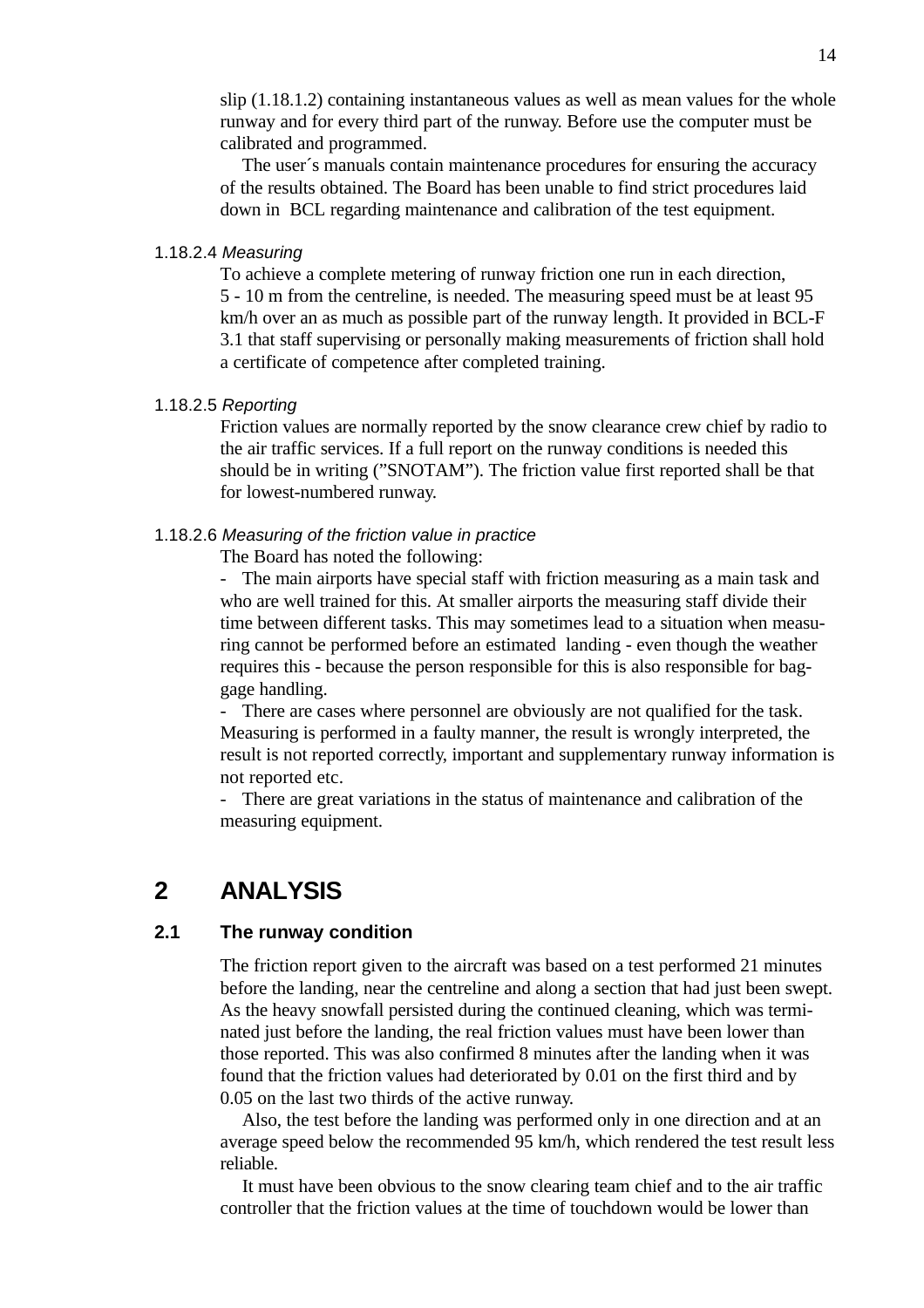those reported. According to BCL-F 3.2 the values given should therefore have been reported as "unreliable" and additional information about the actual conditions given.

Runway friction values shall be given starting with the first third of the runway with the lowest designation. The air traffic controller thus understood the reported values given to him as being for runway 01 - not 19 - and forwarded this to the aircraft. It is difficult to judge if this circumstance had any influence on the course of events.

## **2.2 The incident**

The crew chose runway 19 with 8 knots tailwind which was reasonable considering the lack of ILS on the opposite runway. The ILS approach seemed normal according to the flight recorder and the Board's appraisal. The touchdown, however,was 250 m beyond the normal touchdown zone. The tailwind may have contributed to this.

The captain used reversing and wheel braking normally down to a ground speed of 56 kts (103 km/h) at which speed he unreversed only 345 m remained of the runway length. The captain has stated that braking was normal until the speed had been reduced to taxiing speed and that he thereafter intended to continue to the runway end to turn around there. The ground speed when the aircraft skidded off the runway was 30 kts(56 km/h), however, which indicates that the captain underestimated the ground speed and unreversed the engines and released the brakes too early. Contributing to this misjudgement may have been a visual perception of low ground speed due to the snowflakes moving in the same direction due to the tailwind.

When the captain was to perform the final braking before the 180<sup>°</sup> turn at the end of the runway, the ground speed was thus too high in relation to the actual runway friction. The main wheels lost their grip and the aircraft skidded uncontrollably over the runway and additionally 76 m into the overrun area.

Had the crew been aware that the runway was snow-covered and that the reported friction values should be regarded as uncertain, the captain may have been more aware of the risk of being unable to brake effectively and may consequently have used another landing technique.

## **2.3 Equipment and routines for measuring friction**

### 2.3.1 *General*

Correct information about runway friction and other runway conditions is of great importance for aircrews. The information may be vital in deciding whether or how a takeoff or landing should be performed. An over-optimistic report may end up with a takeoff or landing not being cancelled in time or being performed in an unsuitable manner, with an incident or accident as a consequence.

### 2.3.2 *Method/equipment*

BCL-F 2.4 and BCL-F 3.1 and 3.2 clearly state responsibility, methods, equipment, reporting routines etc. for measuring and reporting runway friction.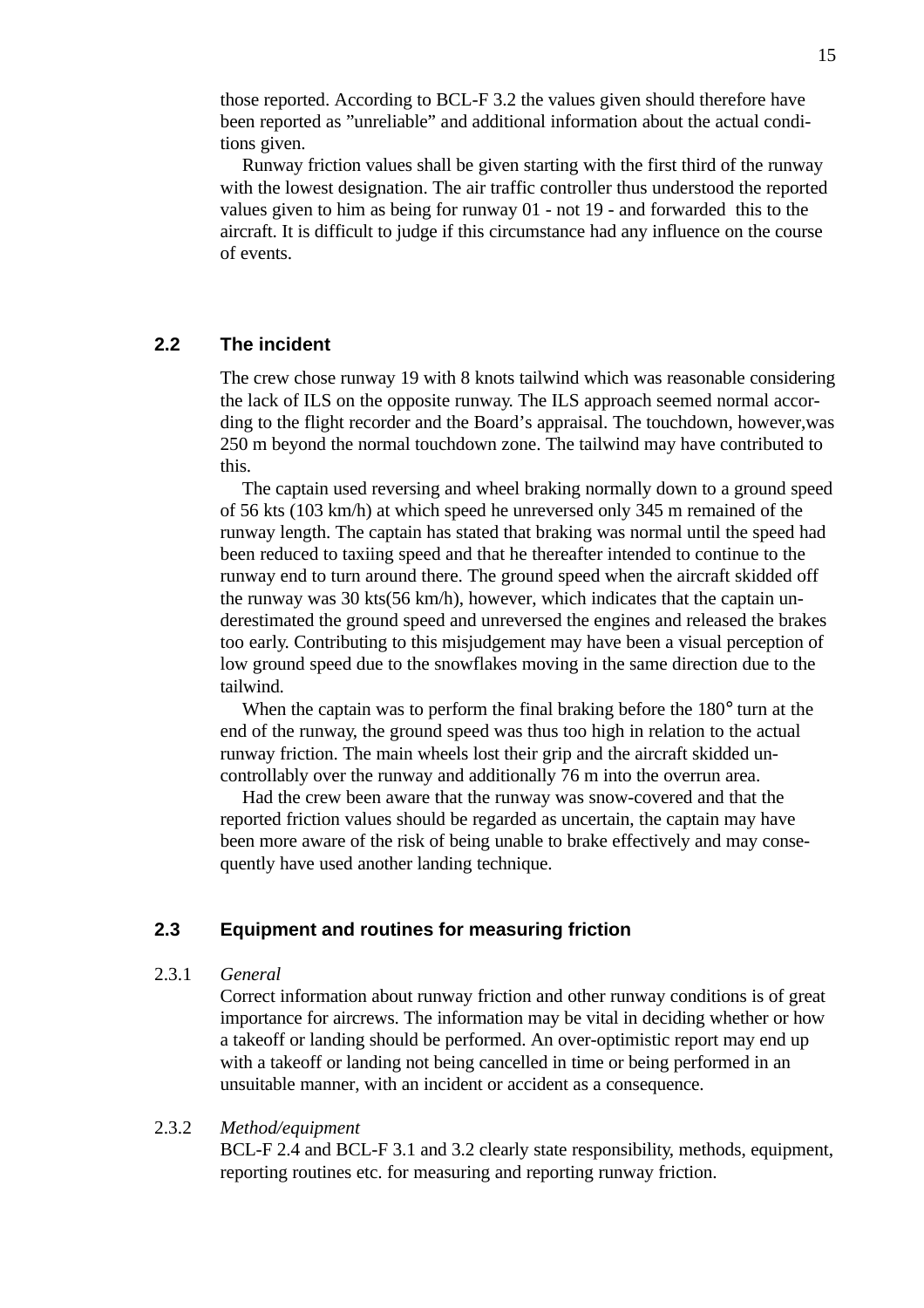However the Board has been unable to find sufficiently strict rules regarding maintenance and calibration of the approved measuring equipment. This equipment is complicated and a prerequisite for reliable test results is a qualified staff to perform the maintenance and calibration following the manufacturer's instructions.

As possible sources of error can be mentioned:

- Mechanical wear, loose and sticking movable parts
- Wrong diameter/air pressure in the metering wheel
- Wrong quality/temperature of the metering wheel
- Wrong metering wheel pressure on the runway
- Faulty torque metering system
- Faulty zero reset
- Computer fault

Considering the important flight safety impact of correct friction values, the Board therefore considers that the Civil Aviation Administration should lay down similar and specified requirements for the maintenance and calibration of friction measuring equipment as are specified for measuring equipment and tools used in aircraft and air material maintenance.

This requires:

- Qualified staff
- Special tools
- Calibration equipment
- Technical documentation
- Systems for following-up of maintenance and calibration.

Regarding the incident which is the subject of this report, nothing has been found to indicate that a fault in the measuring equipment at Örebro airport influenced the course of events.

### 2.3.3 *Measurement of runway friction in practice*

The Board is aware that great differences may exist between the country's airports in terms of routines for friction metering. It has nevertheless tried to form an opinion of how the work is performed in practice. The findings in 1.18.2.6 give the Board reason to believe that the differing accuracy of the measurements may also be because the measuring of runway friction does not always receive the priority demanded by this qualified measuring operation. One impression is that the task is sometimes has the same status as runway snowploughing, sweeping etc., which the Board considers an unsatisfactory state of affairs. One way to raise the sense of responsibility for the task may be to require that all test slips be signed by the person who has taken the measurements.

To sum up: it should be a self-evident requirement that the reliability of reported friction values and runway condition is equally good for all airports coded 3 and 4 and having regular commercial air traffic.

## **3 CONCLUSIONS**

**3.1 Findings**